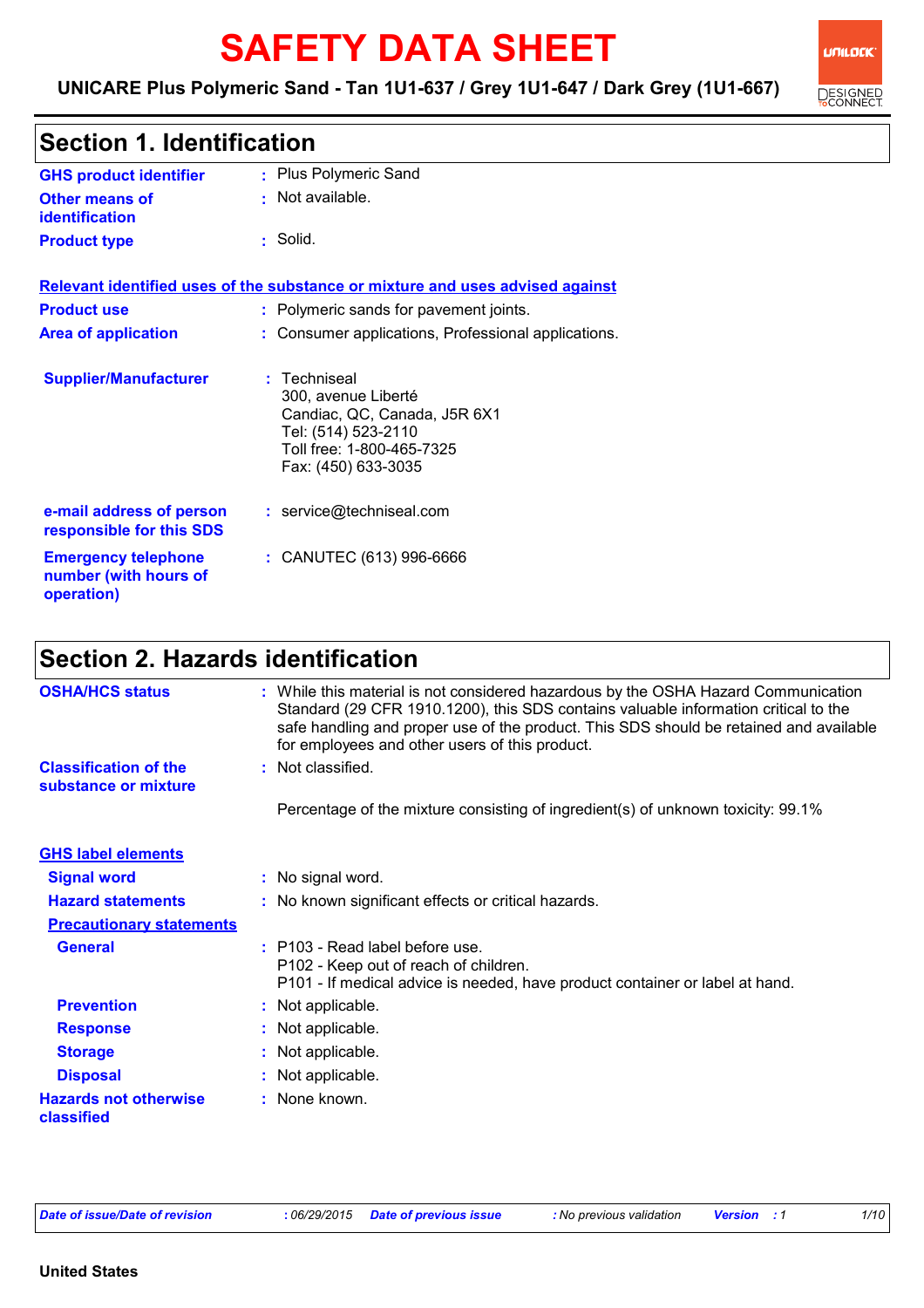# **Section 3. Composition/information on ingredients**

#### **Other means of identification :** Not available. **Substance/mixture :** Mixture

#### **CAS number/other identifiers**

| <b>CAS number</b> | : Not applicable. |
|-------------------|-------------------|
|-------------------|-------------------|

**Product code :** Not available.

| <b>Ingredient name</b>            | <b>Other names</b> | ℀   | <b>CAS number</b> |
|-----------------------------------|--------------------|-----|-------------------|
| crystalline silica non-respirable |                    | ≥90 | 14808-60-7        |

Any concentration shown as a range is to protect confidentiality or is due to batch variation.

**There are no additional ingredients present which, within the current knowledge of the supplier and in the concentrations applicable, are classified as hazardous to health and hence require reporting in this section.**

### **Section 4. First aid measures**

### **Description of necessary first aid measures**

| <b>Eye contact</b>  | : Immediately flush eyes with plenty of water, occasionally lifting the upper and lower<br>eyelids. Check for and remove any contact lenses. Get medical attention if irritation<br>occurs.                                                                                                                                                            |
|---------------------|--------------------------------------------------------------------------------------------------------------------------------------------------------------------------------------------------------------------------------------------------------------------------------------------------------------------------------------------------------|
| <b>Inhalation</b>   | : Remove victim to fresh air and keep at rest in a position comfortable for breathing. Get<br>medical attention if symptoms occur.                                                                                                                                                                                                                     |
| <b>Skin contact</b> | : Flush contaminated skin with plenty of water. Remove contaminated clothing and<br>shoes. Get medical attention if symptoms occur.                                                                                                                                                                                                                    |
| <b>Ingestion</b>    | : Wash out mouth with water. Remove victim to fresh air and keep at rest in a position<br>comfortable for breathing. If material has been swallowed and the exposed person is<br>conscious, give small quantities of water to drink. Do not induce vomiting unless<br>directed to do so by medical personnel. Get medical attention if symptoms occur. |

#### **Most important symptoms/effects, acute and delayed**

#### **Potential acute health effects**

| <b>Eye contact</b>           | : No known significant effects or critical hazards. |
|------------------------------|-----------------------------------------------------|
| <b>Inhalation</b>            | : No known significant effects or critical hazards. |
| <b>Skin contact</b>          | : No known significant effects or critical hazards. |
| <b>Ingestion</b>             | : No known significant effects or critical hazards. |
| Over-exposure signs/symptoms |                                                     |
| <b>Eye contact</b>           | : No specific data.                                 |
| <b>Inhalation</b>            | : No specific data.                                 |
| <b>Skin contact</b>          | : No specific data.                                 |
|                              |                                                     |

| <b>Ingestion</b> | : No specific data. |
|------------------|---------------------|
|------------------|---------------------|

### **Indication of immediate medical attention and special treatment needed, if necessary**

| <b>Notes to physician</b>         | : Treat symptomatically. Contact poison treatment specialist immediately if large<br>quantities have been ingested or inhaled. |
|-----------------------------------|--------------------------------------------------------------------------------------------------------------------------------|
| <b>Specific treatments</b>        | : No specific treatment.                                                                                                       |
| <b>Protection of first-aiders</b> | No action shall be taken involving any personal risk or without suitable training.                                             |

### **See toxicological information (Section 11)**

| :06/29/<br>Date of issue/Date of revision |  |
|-------------------------------------------|--|
|                                           |  |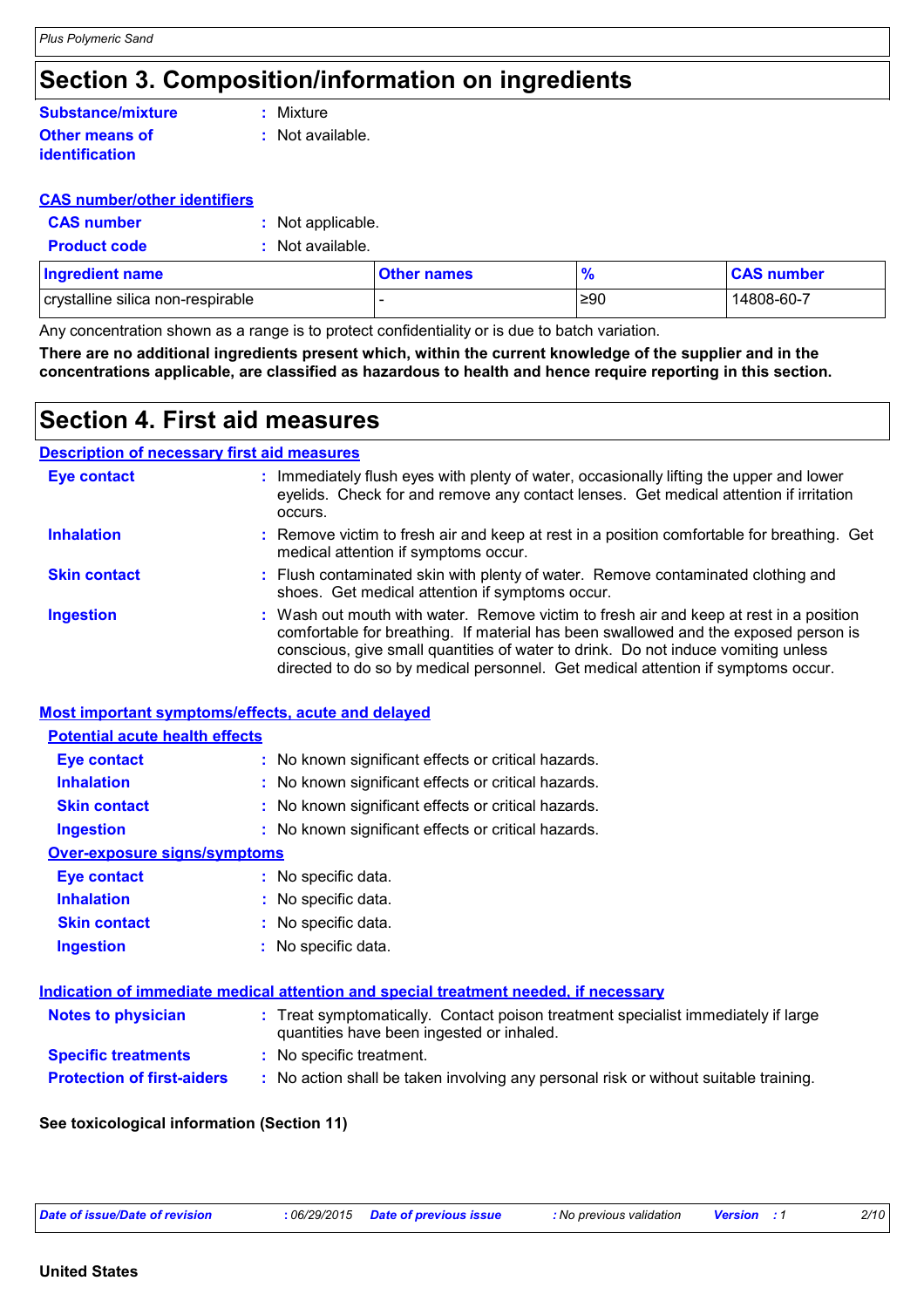# **Section 5. Fire-fighting measures**

| <b>Extinguishing media</b>                               |                                                                                                                                                                                                     |
|----------------------------------------------------------|-----------------------------------------------------------------------------------------------------------------------------------------------------------------------------------------------------|
| <b>Suitable extinguishing</b><br>media                   | : Use an extinguishing agent suitable for the surrounding fire.                                                                                                                                     |
| <b>Unsuitable extinguishing</b><br>media                 | : None known.                                                                                                                                                                                       |
| <b>Specific hazards arising</b><br>from the chemical     | : No specific fire or explosion hazard.                                                                                                                                                             |
| <b>Hazardous thermal</b><br>decomposition products       | Decomposition products may include the following materials:<br>carbon dioxide<br>carbon monoxide<br>metal oxide/oxides                                                                              |
| <b>Special protective actions</b><br>for fire-fighters   | : Promptly isolate the scene by removing all persons from the vicinity of the incident if<br>there is a fire. No action shall be taken involving any personal risk or without suitable<br>training. |
| <b>Special protective</b><br>equipment for fire-fighters | : Fire-fighters should wear appropriate protective equipment and self-contained breathing<br>apparatus (SCBA) with a full face-piece operated in positive pressure mode.                            |

# **Section 6. Accidental release measures**

|                                                              | <b>Personal precautions, protective equipment and emergency procedures</b>                                                                                                                                                                                                                                                                       |
|--------------------------------------------------------------|--------------------------------------------------------------------------------------------------------------------------------------------------------------------------------------------------------------------------------------------------------------------------------------------------------------------------------------------------|
| For non-emergency<br>personnel                               | : No action shall be taken involving any personal risk or without suitable training.<br>Evacuate surrounding areas. Keep unnecessary and unprotected personnel from<br>entering. Do not touch or walk through spilled material. Put on appropriate personal<br>protective equipment.                                                             |
| For emergency responders :                                   | If specialised clothing is required to deal with the spillage, take note of any information<br>in Section 8 on suitable and unsuitable materials. See also the information in "For non-<br>emergency personnel".                                                                                                                                 |
| <b>Environmental precautions</b>                             | : Avoid dispersal of spilled material and runoff and contact with soil, waterways, drains<br>and sewers. Inform the relevant authorities if the product has caused environmental<br>pollution (sewers, waterways, soil or air).                                                                                                                  |
| <b>Methods and materials for containment and cleaning up</b> |                                                                                                                                                                                                                                                                                                                                                  |
| <b>Small spill</b>                                           | : Move containers from spill area. Vacuum or sweep up material and place in a<br>designated, labeled waste container. Dispose of via a licensed waste disposal<br>contractor.                                                                                                                                                                    |
| <b>Large spill</b>                                           | : Move containers from spill area. Prevent entry into sewers, water courses, basements<br>or confined areas. Vacuum or sweep up material and place in a designated, labeled<br>waste container. Dispose of via a licensed waste disposal contractor. Note: see<br>Section 1 for emergency contact information and Section 13 for waste disposal. |

# **Section 7. Handling and storage**

| <b>Precautions for safe handling</b>             |                                                                                                                                                                                                                                                                                                                                                               |
|--------------------------------------------------|---------------------------------------------------------------------------------------------------------------------------------------------------------------------------------------------------------------------------------------------------------------------------------------------------------------------------------------------------------------|
| <b>Protective measures</b>                       | : Put on appropriate personal protective equipment (see Section 8).                                                                                                                                                                                                                                                                                           |
| <b>Advice on general</b><br>occupational hygiene | : Eating, drinking and smoking should be prohibited in areas where this material is<br>handled, stored and processed. Workers should wash hands and face before eating,<br>drinking and smoking. Remove contaminated clothing and protective equipment before<br>entering eating areas. See also Section 8 for additional information on hygiene<br>measures. |

| Date of issue/Date of revision | .06/29/2015 | Date of previous issue | : No previous validation | <b>Version</b> | 3/10 |
|--------------------------------|-------------|------------------------|--------------------------|----------------|------|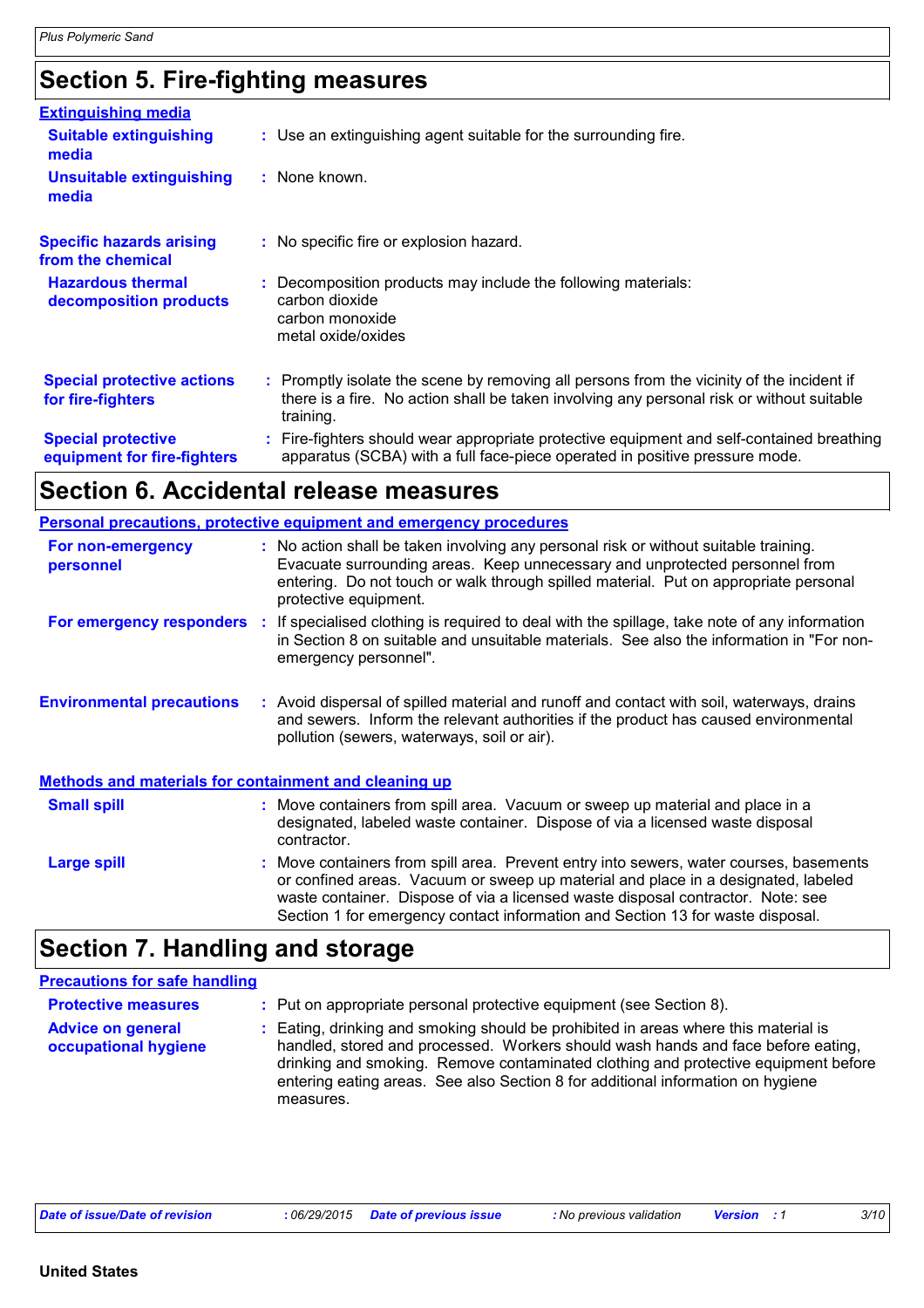# **Section 7. Handling and storage**

#### **Conditions for safe storage, including any incompatibilities**

Do not store above the following temperature: 15°C (59°F). Store in accordance with **:** local regulations. Store in original container protected from direct sunlight in a dry, cool and well-ventilated area, away from incompatible materials (see Section 10) and food and drink. Keep container tightly closed and sealed until ready for use. Containers that have been opened must be carefully resealed and kept upright to prevent leakage. Do not store in unlabeled containers. Use appropriate containment to avoid environmental contamination.

# **Section 8. Exposure controls/personal protection**

#### **Control parameters**

#### **Occupational exposure limits**

| <b>Ingredient name</b>        | <b>Exposure limits</b>                                                                                                                                                                                                                                                                                                                                                         |
|-------------------------------|--------------------------------------------------------------------------------------------------------------------------------------------------------------------------------------------------------------------------------------------------------------------------------------------------------------------------------------------------------------------------------|
| crystalline silica respirable | OSHA PEL Z3 (United States, 2/2013).<br>TWA: 250 MPPCF / (%SiO2+5) 8 hours.<br>Form: Respirable<br>TWA: 10 MG/M3 / (%SiO2+2) 8 hours. Form:<br>lRespirable<br>OSHA PEL 1989 (United States, 3/1989).<br>TWA: 0.1 mg/m <sup>3</sup> , (as quartz) 8 hours. Form:<br>Respirable dust<br><b>ACGIH TLV (United States, 4/2014).</b><br>TWA: 0.025 mg/m <sup>3</sup> 8 hours. Form: |
|                               | Respirable fraction<br>NIOSH REL (United States, 10/2013).<br>TWA: 0.05 mg/m <sup>3</sup> 10 hours. Form: respirable<br>ldust                                                                                                                                                                                                                                                  |

| : Good general ventilation should be sufficient to control worker exposure to airborne<br><b>Appropriate engineering</b><br>contaminants.<br><b>controls</b> |  |
|--------------------------------------------------------------------------------------------------------------------------------------------------------------|--|
|--------------------------------------------------------------------------------------------------------------------------------------------------------------|--|

**Environmental exposure controls :** Emissions from ventilation or work process equipment should be checked to ensure they comply with the requirements of environmental protection legislation. In some cases, fume scrubbers, filters or engineering modifications to the process equipment will be necessary to reduce emissions to acceptable levels.

#### **Hand protection** : Chemical-resistant, impervious gloves complying with an approved standard should be **inverted** worn at all times when handling chemical products if a risk assessment indicates this is necessary. > 8 hours (breakthrough time): Recommended: Nitrile gloves. Safety eyewear complying with an approved standard should be used when a risk **:** assessment indicates this is necessary to avoid exposure to liquid splashes, mists, gases or dusts. If contact is possible, the following protection should be worn, unless the assessment indicates a higher degree of protection: safety glasses with sideshields. Recommended: safety glasses with side-shields **Eye/face protection Body protection** : Personal protective equipment for the body should be selected based on the task being in the task being performed and the risks involved and should be approved by a specialist before handling this product. Recommended: Synthetic apron. Wash hands, forearms and face thoroughly after handling chemical products, before eating, smoking and using the lavatory and at the end of the working period. Appropriate techniques should be used to remove potentially contaminated clothing. Wash contaminated clothing before reusing. Ensure that eyewash stations and safety showers are close to the workstation location. **Hygiene measures : Individual protection measures Skin protection Other skin protection :** Appropriate footwear and any additional skin protection measures should be selected based on the task being performed and the risks involved and should be approved by a specialist before handling this product.

#### *Date of issue/Date of revision* **:** *06/29/2015 Date of previous issue : No previous validation Version : 1 4/10*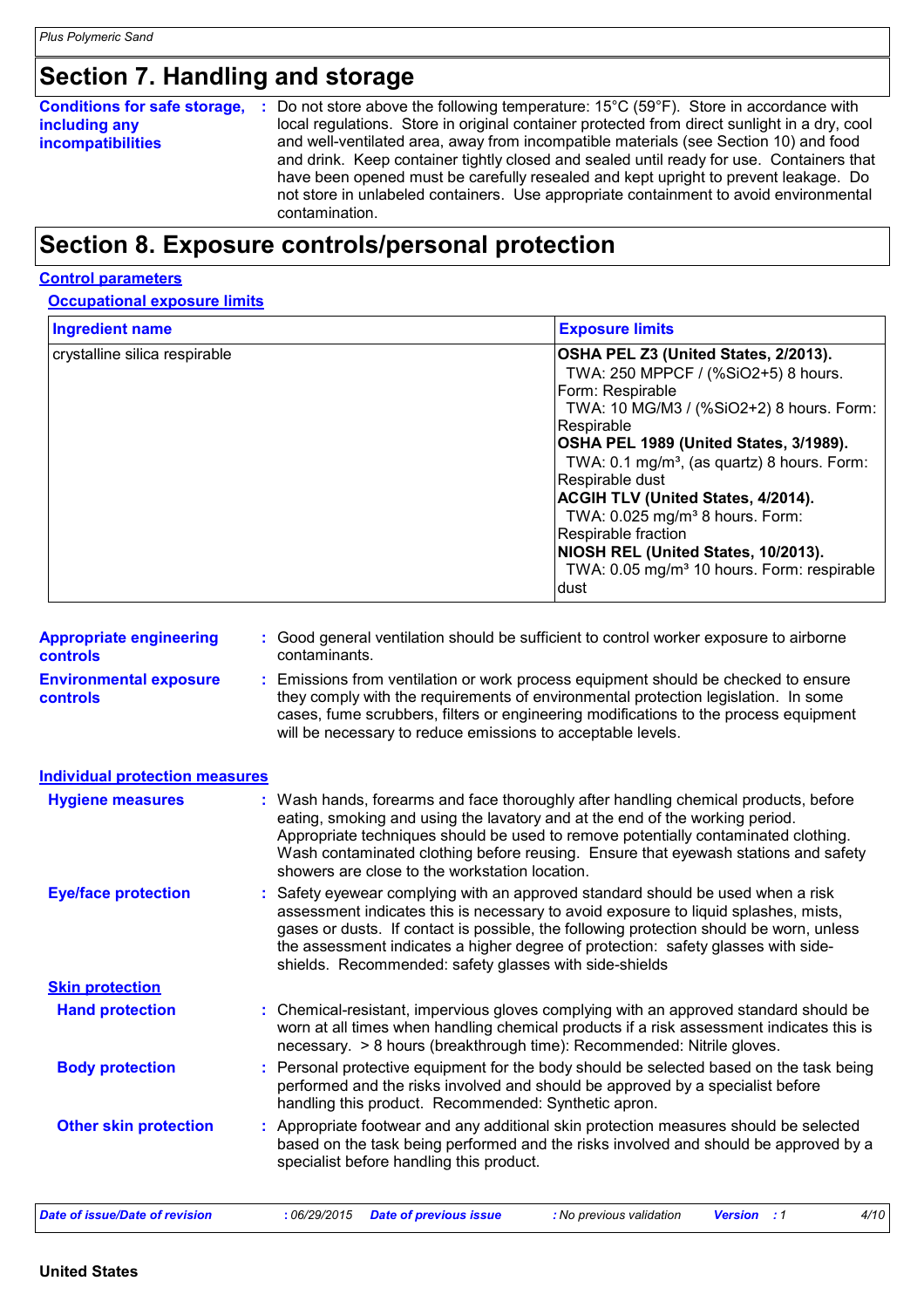# **Section 8. Exposure controls/personal protection**

**Respiratory protection** : Use a properly fitted, particulate filter respirator complying with an approved standard if a risk assessment indicates this is necessary. Respirator selection must be based on known or anticipated exposure levels, the hazards of the product and the safe working limits of the selected respirator. Recommended: Vapor respirator.

# **Section 9. Physical and chemical properties**

| <b>Appearance</b>                                 |    |                          |
|---------------------------------------------------|----|--------------------------|
| <b>Physical state</b>                             | t. | Solid. [Granular solid.] |
| <b>Color</b>                                      | t. | Sand.                    |
| Odor                                              | t  | Not available.           |
| <b>Odor threshold</b>                             |    | Not available.           |
| рH                                                | t. | >11 [Conc. (% w/w): 10%] |
| <b>Melting point</b>                              |    | Not available.           |
| <b>Boiling point</b>                              |    | Not available.           |
| <b>Flash point</b>                                |    | Not available.           |
| <b>Evaporation rate</b>                           |    | Not available.           |
| <b>Flammability (solid, gas)</b>                  | t. | Not available.           |
| Lower and upper explosive<br>(flammable) limits   |    | Not available.           |
| <b>Vapor pressure</b>                             | t  | Not available.           |
| <b>Vapor density</b>                              |    | Not available.           |
| <b>Relative density</b>                           | ÷  | Not available.           |
| <b>Solubility</b>                                 |    | Not available.           |
| <b>Solubility in water</b>                        | t. | Not available.           |
| <b>Partition coefficient: n-</b><br>octanol/water |    | Not available.           |
| <b>Auto-ignition temperature</b>                  | t. | Not available.           |
| <b>Decomposition temperature</b>                  | t. | Not available.           |
| <b>SADT</b>                                       |    | Not available.           |
| <b>Viscosity</b>                                  |    | Not available.           |
| <b>Density</b>                                    |    | 2.6 to 3.1 $g/cm^{3}$    |
| <b>Physical/chemical</b><br>properties comments   |    | Particule size : >10 um  |

# **Section 10. Stability and reactivity**

| <b>Reactivity</b>                                   | : No specific test data related to reactivity available for this product or its ingredients.                                    |
|-----------------------------------------------------|---------------------------------------------------------------------------------------------------------------------------------|
| <b>Chemical stability</b>                           | : The product is stable.                                                                                                        |
| <b>Possibility of hazardous</b><br><b>reactions</b> | : Under normal conditions of storage and use, hazardous reactions will not occur.                                               |
|                                                     | Under normal conditions of storage and use, hazardous polymerization will not occur.                                            |
| <b>Conditions to avoid</b>                          | : Avoid contact with water and moisture until use.                                                                              |
| <b>Incompatible materials</b>                       | : Reactive or incompatible with the following materials: oxidizing materials, acids and<br>alkalis.<br>Ammonium salt. Aluminum. |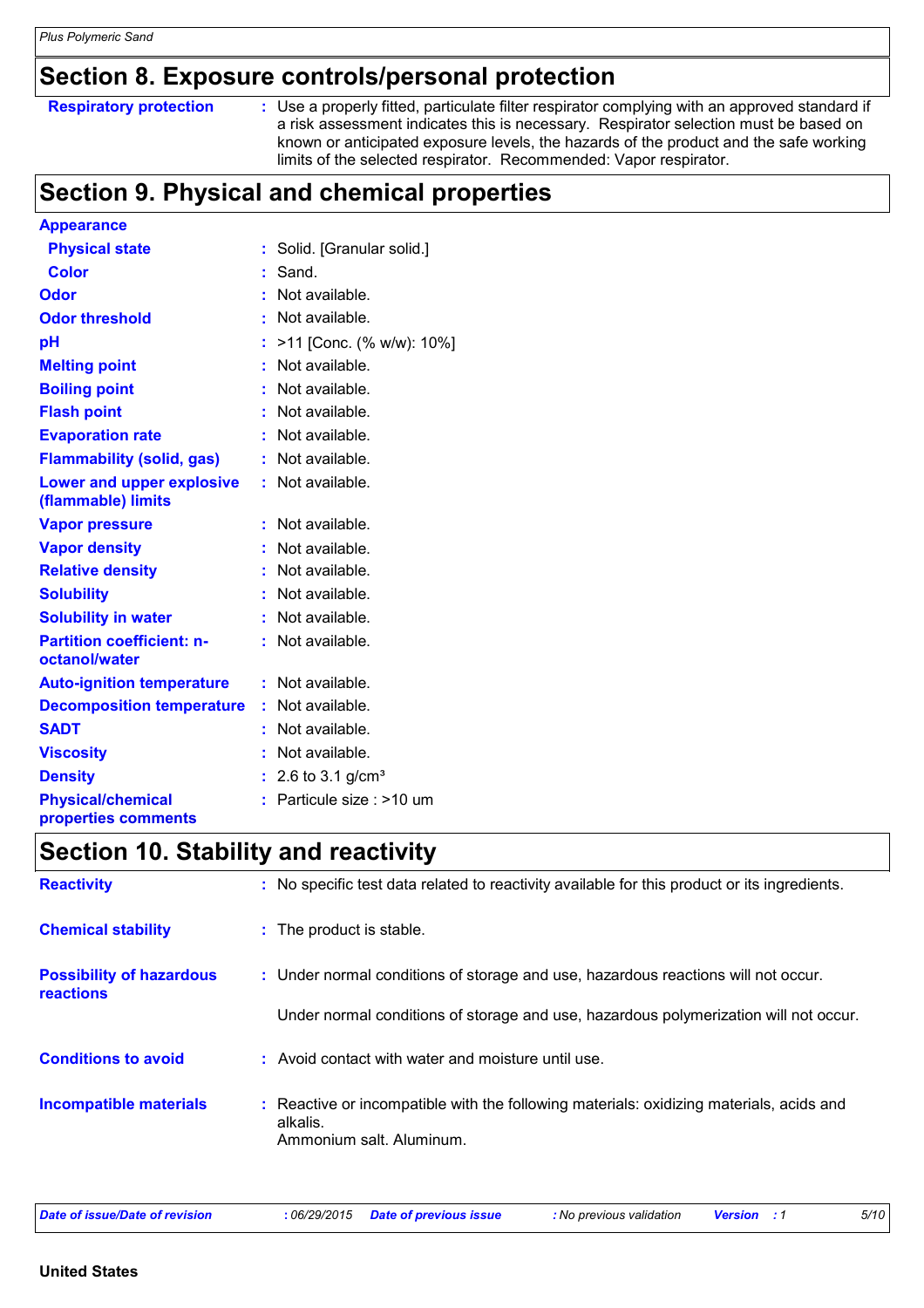# **Section 10. Stability and reactivity**

**Hazardous decomposition products**

Under normal conditions of storage and use, hazardous decomposition products should **:** not be produced.

### **Section 11. Toxicological information**

### **Acute toxicity** Not available. **Conclusion/Summary :** The respirable fraction of crystalline silica is less than 1%. This product is not classified according to EU legislation. **Carcinogenicity Conclusion/Summary :** The respirable fraction of crystalline silica is less than 1%. Not classifiable as a human carcinogen. **Mutagenicity Conclusion/Summary :** Not available. **Reproductive toxicity Irritation/Corrosion** Not available. **Sensitization** Not available. **Information on toxicological effects Classification** crystalline silica respirable  $\begin{vmatrix} - & 1 & 1 \end{vmatrix}$  Known to be a human carcinogen. **Product/ingredient name OSHA IARC NTP**

**Conclusion/Summary :** Not available.

### **Teratogenicity**

**Conclusion/Summary :** Not available.

#### **Specific target organ toxicity (single exposure)**

Not available.

#### **Specific target organ toxicity (repeated exposure)** Not available.

#### **Aspiration hazard**

Not available.

| Information on the likely<br>routes of exposure | : Routes of entry anticipated: Oral, Dermal, Inhalation.                     |
|-------------------------------------------------|------------------------------------------------------------------------------|
| <b>Potential acute health effects</b>           |                                                                              |
| <b>Eye contact</b>                              | : No known significant effects or critical hazards.                          |
| <b>Inhalation</b>                               | : No known significant effects or critical hazards.                          |
| <b>Skin contact</b>                             | : No known significant effects or critical hazards.                          |
| <b>Ingestion</b>                                | : No known significant effects or critical hazards.                          |
|                                                 | Symptoms related to the physical, chemical and toxicological characteristics |
| <b>Eye contact</b>                              | : No specific data.                                                          |
| <b>Inhalation</b>                               | : No specific data.                                                          |
| <b>Skin contact</b>                             | : No specific data.                                                          |
| <b>Ingestion</b>                                | : No specific data.                                                          |

```
Date of issue/Date of revision : 06/29/2015 Date of previous issue : No previous validation Version : 1 6/10
```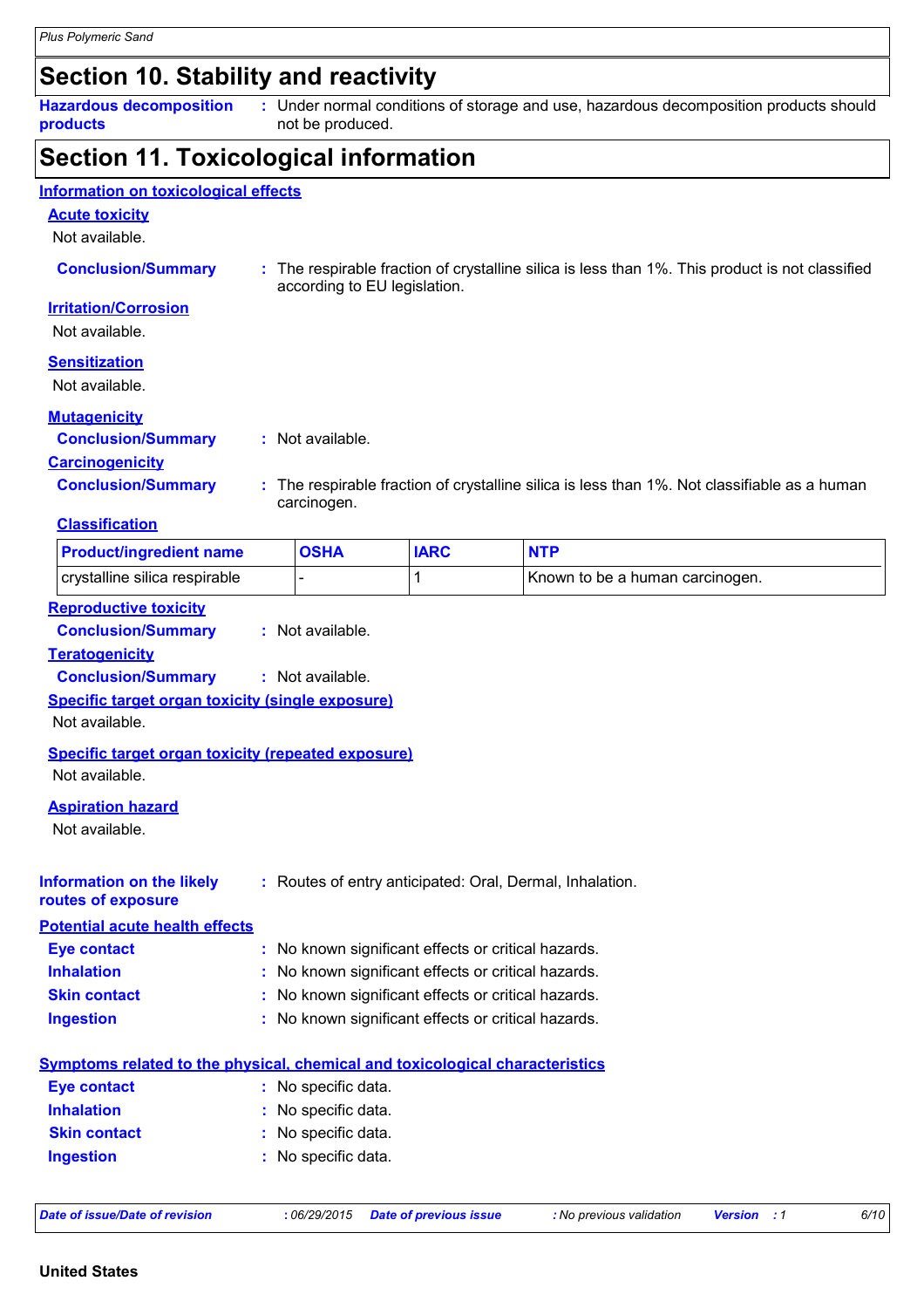# **Section 11. Toxicological information**

|                                                   | Delayed and immediate effects and also chronic effects from short and long term exposure |
|---------------------------------------------------|------------------------------------------------------------------------------------------|
| <b>Short term exposure</b>                        |                                                                                          |
| <b>Potential immediate</b><br><b>effects</b>      | $:$ Not available.                                                                       |
| <b>Potential delayed effects</b>                  | : Not available.                                                                         |
| Long term exposure                                |                                                                                          |
| <b>Potential immediate</b><br><b>effects</b>      | $:$ Not available.                                                                       |
| <b>Potential delayed effects : Not available.</b> |                                                                                          |
| <b>Potential chronic health effects</b>           |                                                                                          |
| Not available.                                    |                                                                                          |
| <b>General</b>                                    | : No known significant effects or critical hazards.                                      |
| <b>Carcinogenicity</b>                            | : No known significant effects or critical hazards.                                      |
| <b>Mutagenicity</b>                               | : No known significant effects or critical hazards.                                      |
| <b>Teratogenicity</b>                             | : No known significant effects or critical hazards.                                      |
| <b>Developmental effects</b>                      | : No known significant effects or critical hazards.                                      |
| <b>Fertility effects</b>                          | : No known significant effects or critical hazards.                                      |

#### **Numerical measures of toxicity**

Not available. **Acute toxicity estimates**

# **Section 12. Ecological information**

#### **Toxicity**

Not available.

#### **Persistence and degradability**

Not available.

#### **Bioaccumulative potential**

Not available.

#### **Mobility in soil**

**Soil/water partition coefficient (KOC) :** Not available.

#### **Other adverse effects** : No known significant effects or critical hazards.

### **Section 13. Disposal considerations**

| <b>Disposal methods</b>        | : The generation of waste should be avoided or minimized wherever possible. Disposal<br>of this product, solutions and any by-products should at all times comply with the<br>requirements of environmental protection and waste disposal legislation and any<br>regional local authority requirements. Dispose of surplus and non-recyclable products<br>via a licensed waste disposal contractor. Waste should not be disposed of untreated to<br>the sewer unless fully compliant with the requirements of all authorities with jurisdiction.<br>Waste packaging should be recycled. Incineration or landfill should only be considered<br>when recycling is not feasible. This material and its container must be disposed of in a |
|--------------------------------|----------------------------------------------------------------------------------------------------------------------------------------------------------------------------------------------------------------------------------------------------------------------------------------------------------------------------------------------------------------------------------------------------------------------------------------------------------------------------------------------------------------------------------------------------------------------------------------------------------------------------------------------------------------------------------------------------------------------------------------|
| Date of issue/Date of revision | <b>Date of previous issue</b><br>: No previous validation<br>7/10<br>:06/29/2015<br><b>Version</b> : 1                                                                                                                                                                                                                                                                                                                                                                                                                                                                                                                                                                                                                                 |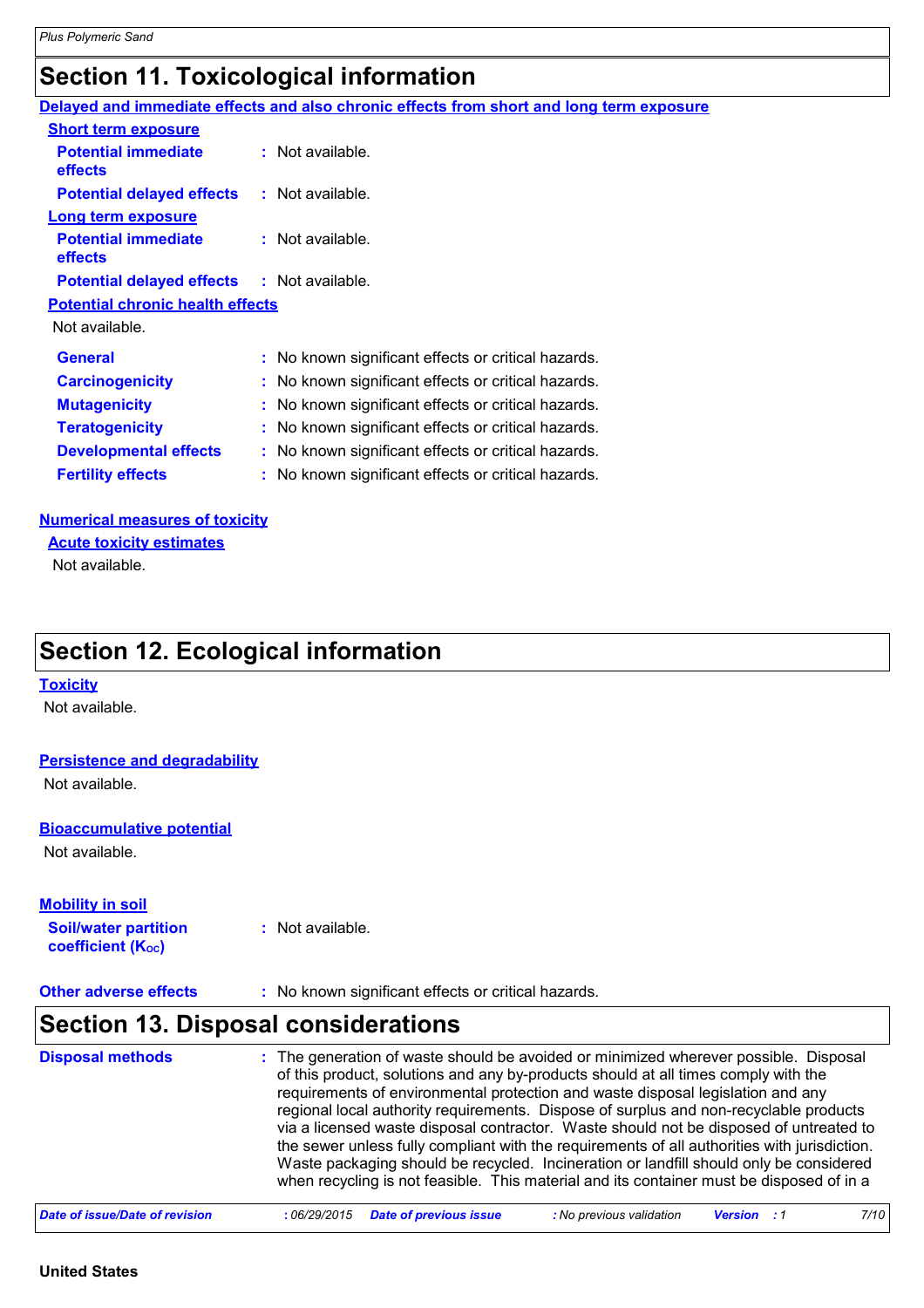# **Section 13. Disposal considerations**

safe way. Empty containers or liners may retain some product residues. Avoid dispersal of spilled material and runoff and contact with soil, waterways, drains and sewers.

# **Section 14. Transport information**

|                                      | <b>DOT Classification</b> | <b>IMDG</b>              | <b>IATA</b>     |
|--------------------------------------|---------------------------|--------------------------|-----------------|
| <b>UN number</b>                     | Not regulated.            | Not regulated.           | Not regulated.  |
| <b>UN proper</b><br>shipping name    | $\overline{\phantom{a}}$  |                          |                 |
| <b>Transport</b><br>hazard class(es) |                           |                          |                 |
| <b>Packing group</b>                 | $\blacksquare$            | $\overline{\phantom{a}}$ | $\qquad \qquad$ |
| <b>Environmental</b><br>hazards      | No.                       | No.                      | No.             |
| <b>Additional</b><br>information     | ٠                         | -                        |                 |

**Special precautions for user** : Transport within user's premises: always transport in closed containers that are upright and secure. Ensure that persons transporting the product know what to do in the event of an accident or spillage.

**Transport in bulk according :** Not available. **to Annex II of MARPOL 73/78 and the IBC Code**

### **Section 15. Regulatory information**

| <b>U.S. Federal regulations</b>                                                   | : TSCA 8(a) PAIR: methyl acetate |                               |                                                                           |                    |      |
|-----------------------------------------------------------------------------------|----------------------------------|-------------------------------|---------------------------------------------------------------------------|--------------------|------|
|                                                                                   |                                  |                               | United States inventory (TSCA 8b): All components are listed or exempted. |                    |      |
| <b>Clean Air Act Section 112</b><br>(b) Hazardous Air<br><b>Pollutants (HAPS)</b> | : Not listed                     |                               |                                                                           |                    |      |
| <b>Clean Air Act Section 602</b><br><b>Class I Substances</b>                     | : Not listed                     |                               |                                                                           |                    |      |
| <b>Clean Air Act Section 602</b><br><b>Class II Substances</b>                    | : Not listed                     |                               |                                                                           |                    |      |
| <b>DEA List I Chemicals</b><br>(Precursor Chemicals)                              | : Not listed                     |                               |                                                                           |                    |      |
| <b>DEA List II Chemicals</b><br><b>(Essential Chemicals)</b>                      | : Not listed                     |                               |                                                                           |                    |      |
| <b>SARA 302/304</b>                                                               |                                  |                               |                                                                           |                    |      |
| <b>Composition/information on ingredients</b>                                     |                                  |                               |                                                                           |                    |      |
| No products were found.                                                           |                                  |                               |                                                                           |                    |      |
| <b>SARA 304 RQ</b>                                                                | : Not applicable.                |                               |                                                                           |                    |      |
| <b>SARA 311/312</b>                                                               |                                  |                               |                                                                           |                    |      |
| <b>Classification</b>                                                             | : Not applicable.                |                               |                                                                           |                    |      |
| <b>Composition/information on ingredients</b>                                     |                                  |                               |                                                                           |                    |      |
| <b>Date of issue/Date of revision</b>                                             | :06/29/2015                      | <b>Date of previous issue</b> | : No previous validation                                                  | <b>Version</b> : 1 | 8/10 |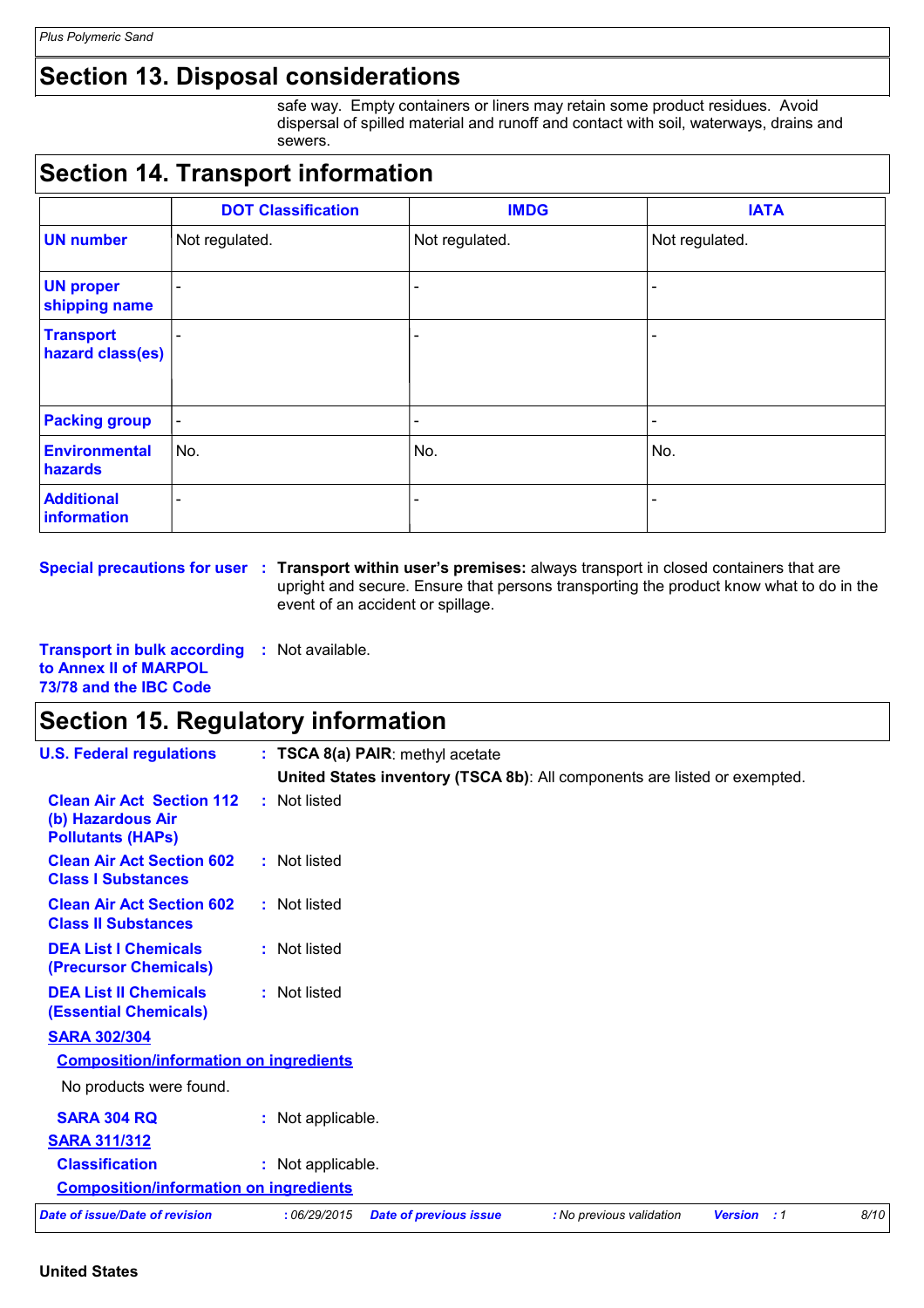# **Section 15. Regulatory information**

No products were found.

### **SARA 313**

Not applicable.

### **State regulations**

| Massachusetts   | : The following components are listed: SILICA, CRYSTALLINE, QUARTZ |
|-----------------|--------------------------------------------------------------------|
| <b>New York</b> | None of the components are listed.                                 |

- 
- **New Jersey :** The following components are listed: SILICA, QUARTZ; QUARTZ (SiO2)
- 
- **Pennsylvania :** The following components are listed: QUARTZ (SIO2)

### **California Prop. 65**

**WARNING:** This product contains less than 1% of a chemical known to the State of California to cause birth defects or other reproductive harm.

| <b>Ingredient name</b> | <b>Cancer</b> | <b>Reproductive</b> | No significant risk<br>level | <b>Maximum</b><br>acceptable dosage<br><b>level</b>              |
|------------------------|---------------|---------------------|------------------------------|------------------------------------------------------------------|
| methanol               | No.           | Yes.                | No.                          | $23000 \mu g/day$<br>(ingestion)<br>47000 µg/day<br>(inhalation) |

**Chemical Weapon Convention List Schedules I, II & III Chemicals**

Not listed.

### **Montreal Protocol (Annexes A, B, C, E)**

Not listed.

### **Stockholm Convention on Persistent Organic Pollutants**

Not listed.

### **Rotterdam Convention on Prior Inform Consent (PIC)**

Not listed.

### **UNECE Aarhus Protocol on POPs and Heavy Metals**

Not listed.

### **Section 16. Other information**

### **Hazardous Material Information System (U.S.A.)**



**Caution: HMIS® ratings are based on a 0-4 rating scale, with 0 representing minimal hazards or risks, and 4 representing significant hazards or risks Although HMIS® ratings are not required on SDSs under 29 CFR 1910. 1200, the preparer may choose to provide them. HMIS® ratings are to be used with a fully implemented HMIS® program. HMIS® is a registered mark of the National Paint & Coatings Association (NPCA). HMIS® materials may be purchased exclusively from J. J. Keller (800) 327-6868.**

**The customer is responsible for determining the PPE code for this material.**

#### **National Fire Protection Association (U.S.A.)**